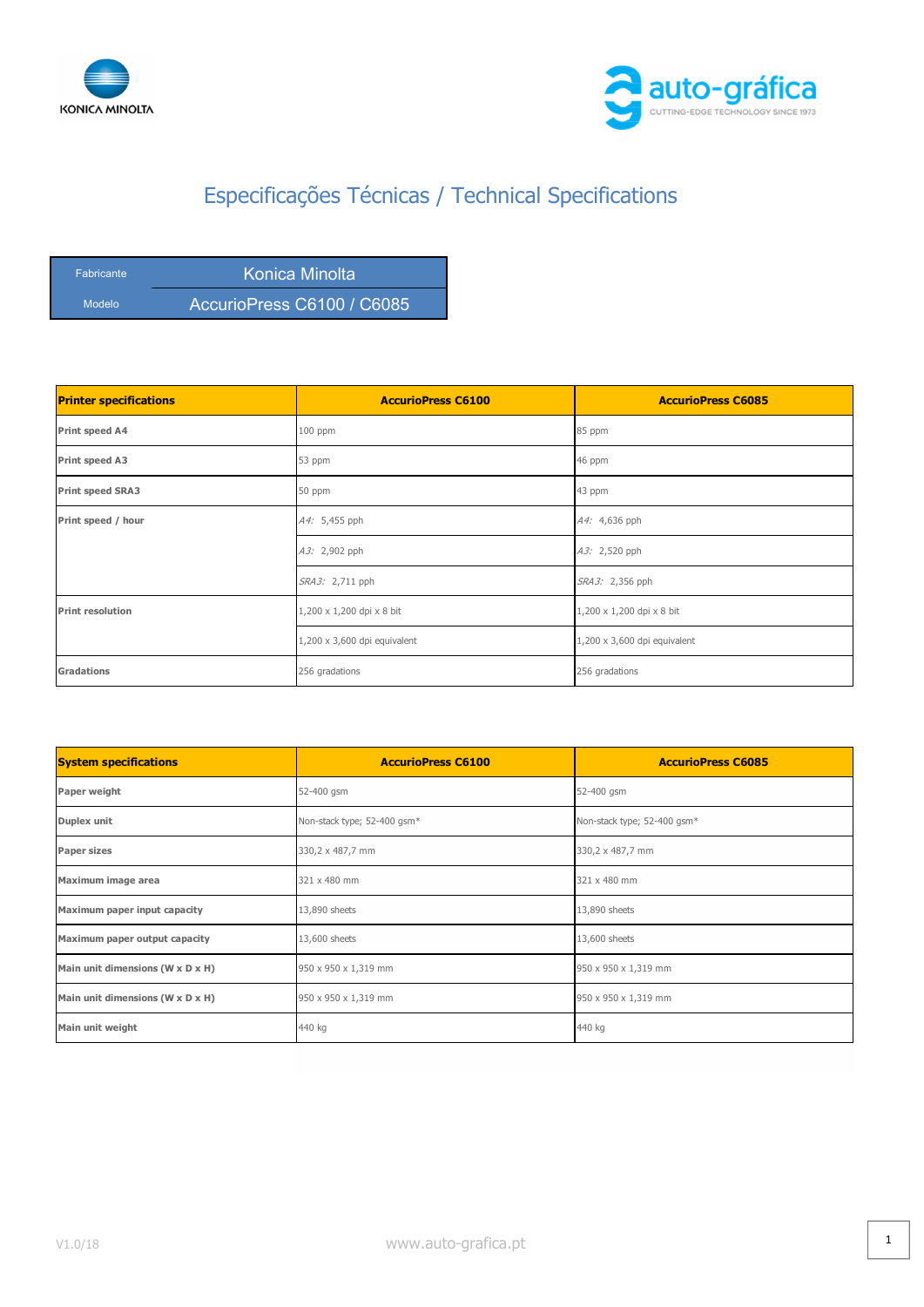



| <b>Fabricante</b> | Konica Minolta             |
|-------------------|----------------------------|
| <b>Modelo</b>     | AccurioPress C6100 / C6085 |

| <b>Scanner specifications</b> | <b>AccurioPress C6100</b>                                            | <b>AccurioPress C6085</b>                                            |
|-------------------------------|----------------------------------------------------------------------|----------------------------------------------------------------------|
| Scan speed A4                 | Up to 240 ipm                                                        | Up to 240 ipm                                                        |
| Scan resolution               | Max.: 600 x 600 dpi                                                  | Max.: 600 x 600 dpi                                                  |
| Scan modes                    | TWAIN scan; Scan-to-HDD; Scan-to-FTP; Scan-to-SMB; Scan-to-<br>eMail | TWAIN scan; Scan-to-HDD; Scan-to-FTP; Scan-to-SMB; Scan-to-<br>eMail |
| <b>Scan formats</b>           | TIFF (single and multi page); PDF                                    | TIFF (single and multi page); PDF                                    |

| <b>Copier specifications</b> | <b>AccurioPress C6100</b> | <b>AccurioPress C6085</b> |
|------------------------------|---------------------------|---------------------------|
| Gradations                   | 256 gradations            | 256 gradations            |
| <b>Magnification</b>         | 25 - 400 % in 0.1 % steps | 25 - 400 % in 0.1 % steps |
| Multiple copies              | $1 - 9,999$               | $1 - 9,999$               |

| <b>Accessories</b>                |                                              |  |
|-----------------------------------|----------------------------------------------|--|
| <b>Integrated Color Care Unit</b> | IQ-501                                       |  |
|                                   | Automatic colour adjustment                  |  |
|                                   | Automatic front to back registration         |  |
|                                   | Real time colour adjustment on the fly       |  |
|                                   | Real time registration adjustment on the fly |  |
|                                   | Hands free printer profiling                 |  |
|                                   | Colour Validation                            |  |
| <b>Envelope fusing unit</b>       | EF-104                                       |  |
|                                   | Dedicated Envelope fuser                     |  |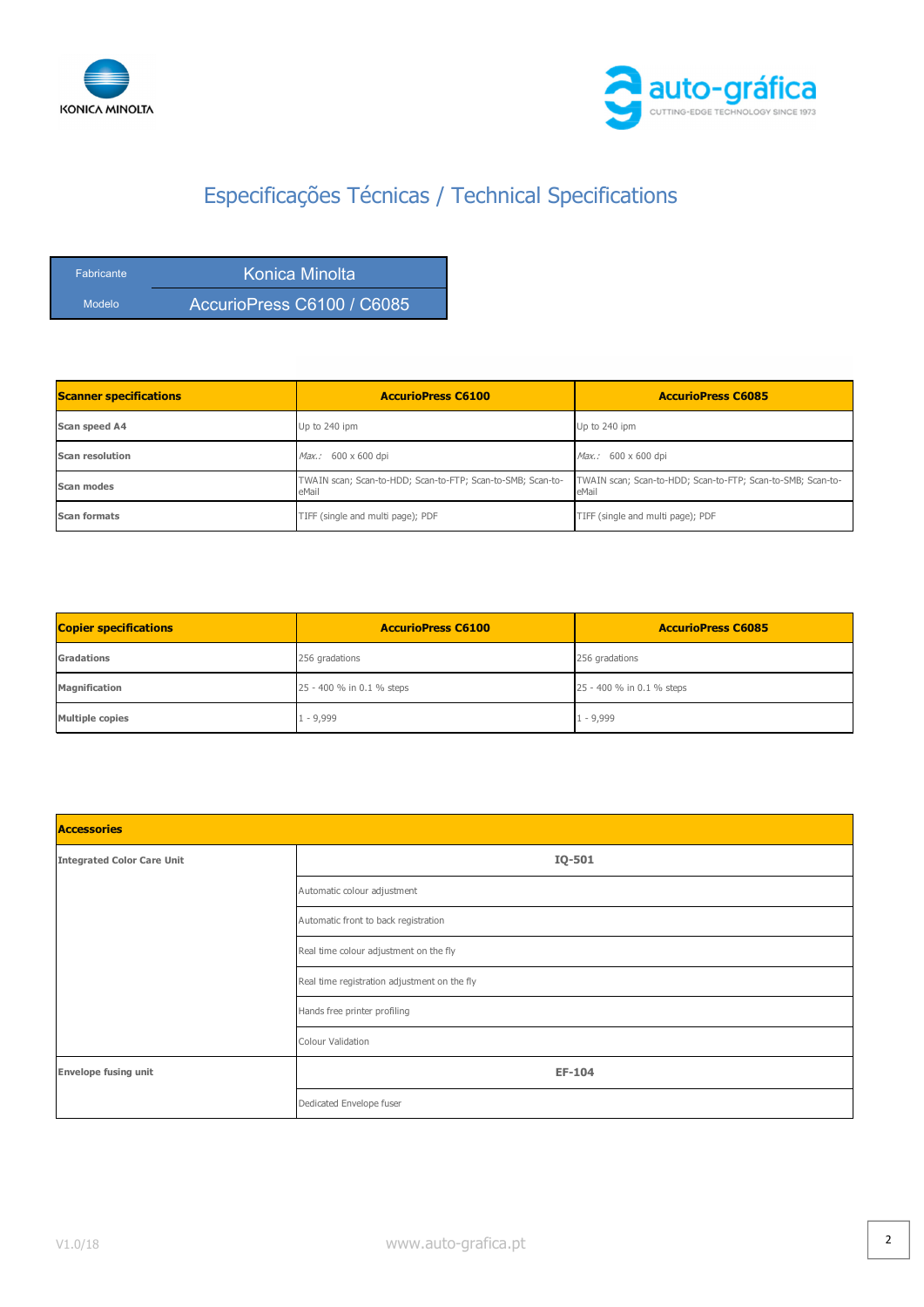



| <b>Fabricante</b> | Konica Minolta             |
|-------------------|----------------------------|
| Modelo            | AccurioPress C6100 / C6085 |

| <b>Accessories</b>        |                                                  |
|---------------------------|--------------------------------------------------|
| Paper feed unit           | <b>PF-707m</b>                                   |
|                           | 3 magazines;                                     |
|                           | air suction feeding                              |
|                           | Paper capacity: up to 4,630 sheets               |
|                           | PF-711 (with ADF)                                |
|                           | Document Feeder for scanning and copying         |
|                           | 3 magazines;                                     |
|                           | air suction feeding                              |
|                           | Paper capacity: up to 4,630 sheets               |
| <b>Heating unit</b>       | HT-506 for PF-711/707m                           |
| Folding and punching unit | <b>FD-503</b>                                    |
|                           | Pre-printed sheet insertion (PI),                |
|                           | 2 PI trays for 500 sheets each,                  |
|                           | punching (2 and 4 hole),                         |
|                           | folding (half-fold, z-fold, gate-fold,           |
|                           | letter fold in,                                  |
|                           | letter fold out,                                 |
|                           | double-parallel-fold),                           |
|                           | sub tray for up to 200 sheets                    |
| <b>Relay unit</b>         | <b>RU-511</b>                                    |
|                           | Mechanical decurling                             |
|                           | Output feedback system for automatic calibration |
|                           | Optional: Humidifier                             |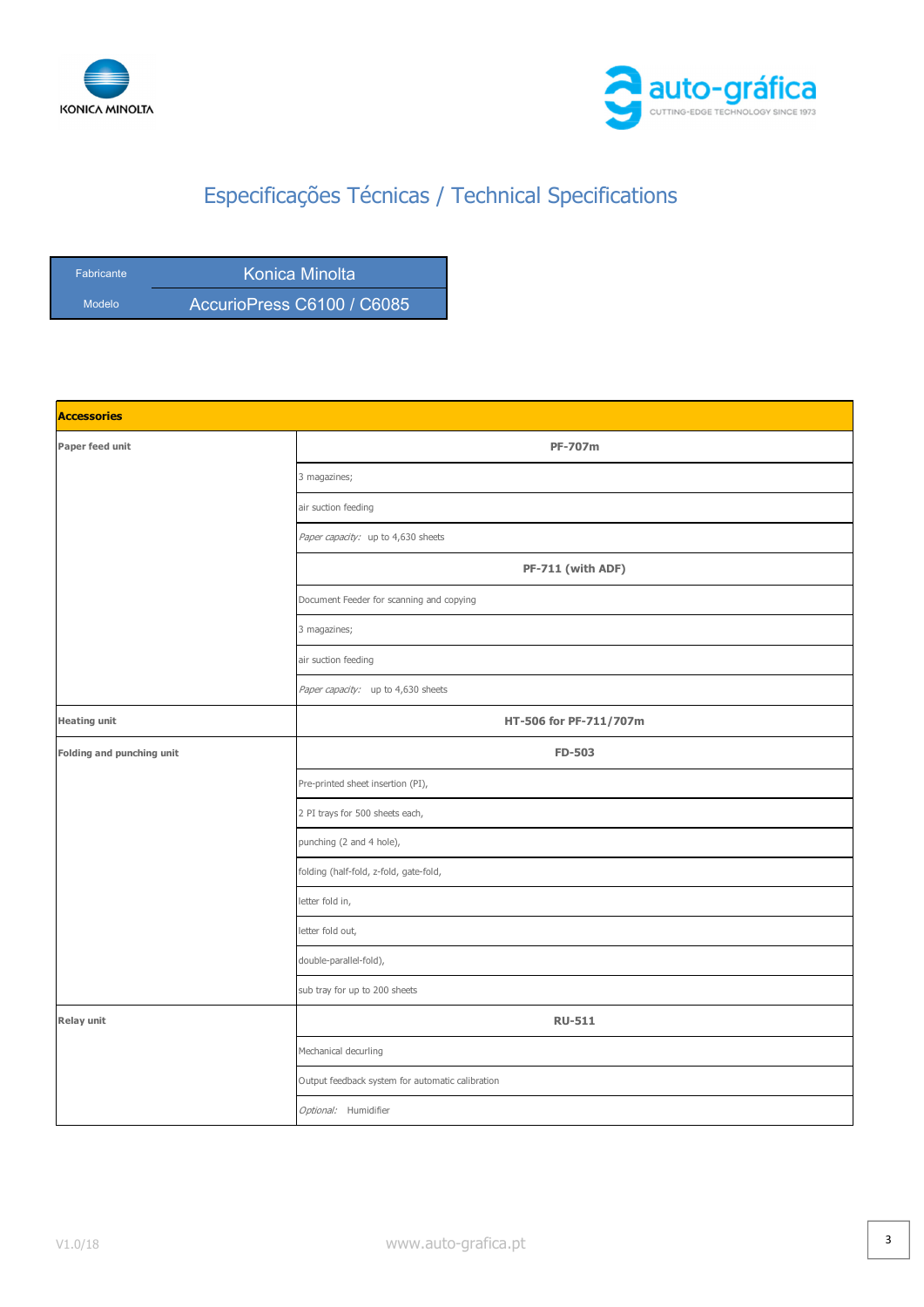



| <b>Fabricante</b> | Konica Minolta             |
|-------------------|----------------------------|
| Modelo            | AccurioPress C6100 / C6085 |

| <b>Accessories</b>        |                                                                                           |  |
|---------------------------|-------------------------------------------------------------------------------------------|--|
| Multi (GBC) punching unit | GP-501                                                                                    |  |
|                           | Multi punching of A4 sheets                                                               |  |
|                           | User replaceable die sets for: velo bind, plastic comb, wire bind, colour coil, pro click |  |
|                           | Paper weight: 75 - 216 gsm                                                                |  |
|                           | <b>GBC Punch G2</b>                                                                       |  |
|                           | Paper weights from 75 gsm to 300 gsm                                                      |  |
|                           | Punches glossy and coated stocks from A5 to SRA3                                          |  |
|                           | Punches clear covers of up to 7 mil thickness                                             |  |
|                           | Supports tab punching                                                                     |  |
|                           | Offers die sets with the most popular professional binding styles                         |  |
|                           | Double-punch capability for two-up sheet                                                  |  |
| Auto ring binder          | GP-502                                                                                    |  |
|                           | Stacking, punching and binding of books, up to 102 sheets                                 |  |
|                           | self-adjusting bind elements (one size fits all);                                         |  |
|                           | paper weight: content 75-120 gsm; cover 163-216 gsm                                       |  |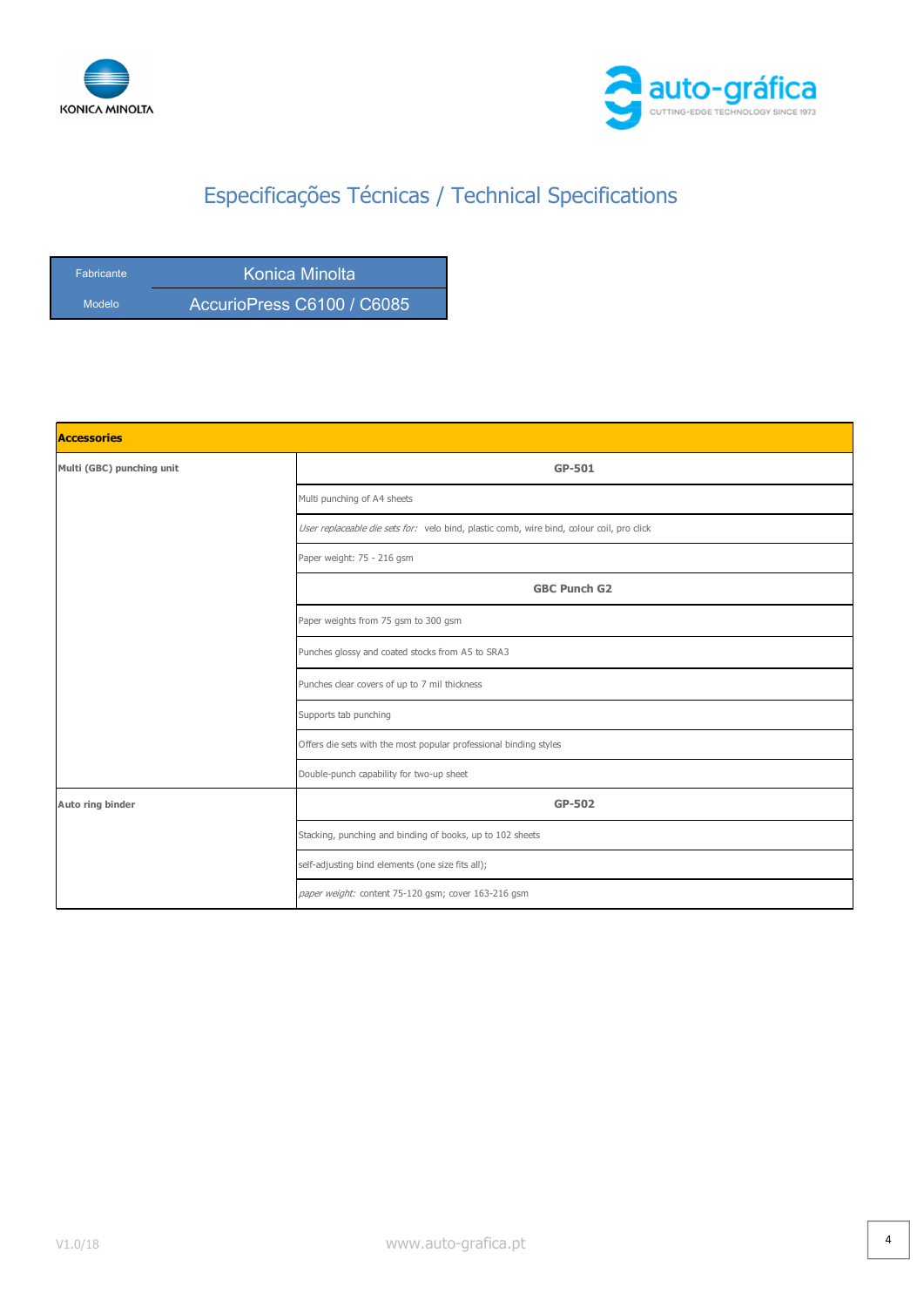



| <b>Fabricante</b> | Konica Minolta             |
|-------------------|----------------------------|
| Modelo            | AccurioPress C6100 / C6085 |

| <b>Accessories</b>         |                                                                                                       |
|----------------------------|-------------------------------------------------------------------------------------------------------|
| <b>Booklet making unit</b> | <b>SD-506</b>                                                                                         |
|                            | Booklet making of up to 50 sheets (200 images),                                                       |
|                            | saddle stitching, trimming,                                                                           |
|                            | output tray for up to 50 booklets,                                                                    |
|                            | multi letter fold in (up to 5 sheets),                                                                |
|                            | multi half fold (up to 5 sheets)                                                                      |
|                            | SD-513                                                                                                |
|                            | Booklet making of up to 50 sheets (200 pages)                                                         |
|                            | Saddle stitching with up to 4 staples with adjustable positions                                       |
|                            | Multi-letter fold-in (up to five sheets)                                                              |
|                            | Multi-half-fold (up to five sheets)                                                                   |
|                            | Watkiss PowerSquare™ 224KR                                                                            |
|                            | Booklet making of up to 56 sheets                                                                     |
|                            | Saddle stitching with variable staple length                                                          |
|                            | 1-6 stitches evenly spaced on the spine of the book                                                   |
|                            | Front-trimming; optional full bleed trimming available                                                |
|                            | Square folding                                                                                        |
|                            | Offline usage possible                                                                                |
|                            | Plockmatic SD-500/SD-350                                                                              |
|                            | Booklet making of up to 200 pages on SD-500 (50 sheets)                                               |
|                            | Optional trim module for a smooth front-edge trim of the booklet                                      |
|                            | Optional square-fold module turns saddle-stitched booklets into professional flat square-folded books |
|                            | Offline use also possible                                                                             |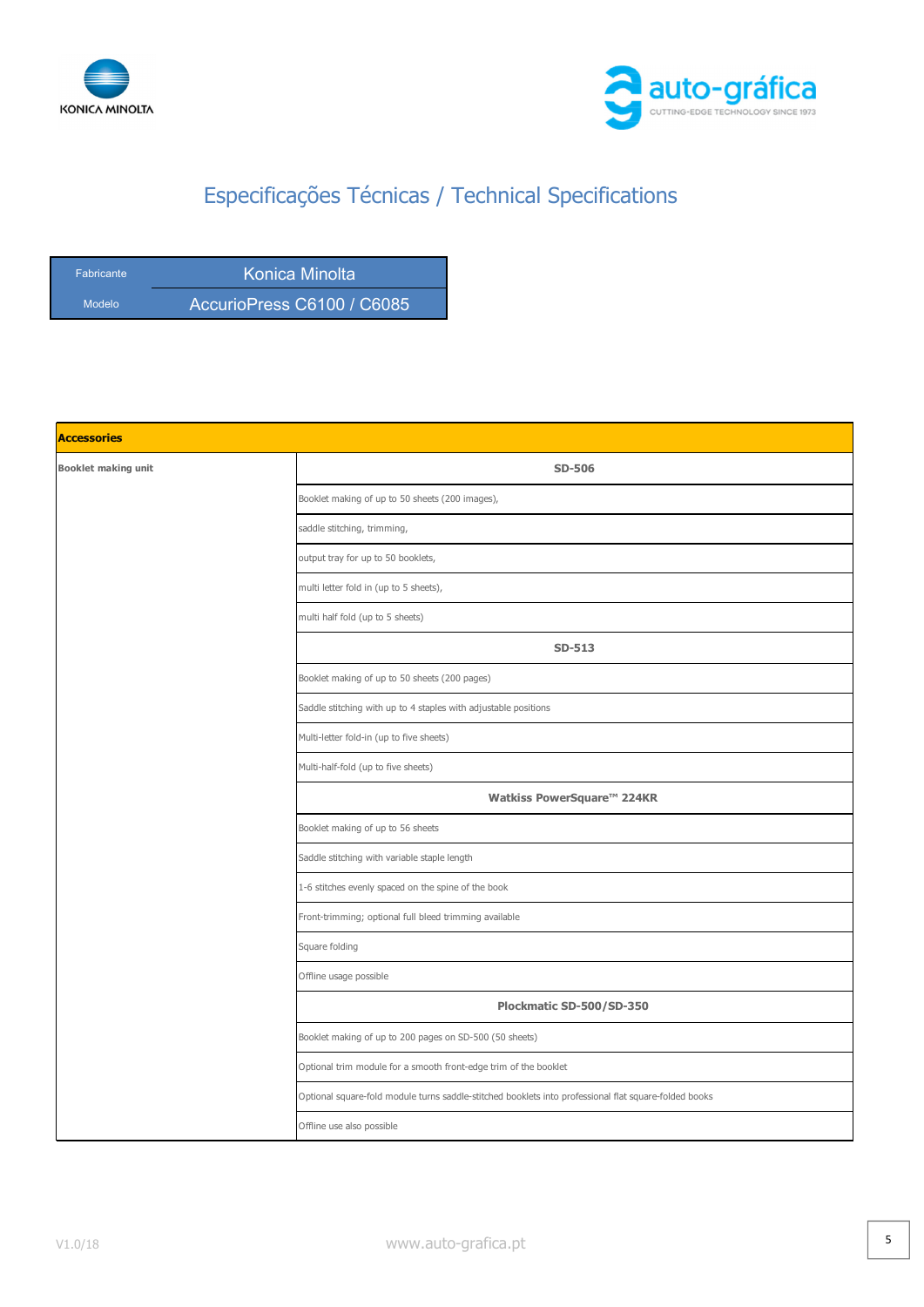



| <b>Fabricante</b> | Konica Minolta             |
|-------------------|----------------------------|
| Modelo            | AccurioPress C6100 / C6085 |

| <b>Accessories</b>        |                                              |
|---------------------------|----------------------------------------------|
| <b>Creasing unit</b>      | <b>CR-101 for SD-513</b>                     |
|                           | Creasing unit for SD-513                     |
| <b>Slitting unit</b>      | <b>TU-504 for SD-513</b>                     |
|                           | Trimming unit for SD-513                     |
| Spine corner forming unit | FD-504 for SD-513                            |
|                           | Spine corner forming unit for SD-513         |
| <b>Stacking unit</b>      | <b>LS-506</b>                                |
|                           | Up to 5,000 sheets stacking capacity,        |
|                           | trolley mounted stacker,                     |
|                           | auto-shift stacking,                         |
|                           | sub tray for up to 200 sheets,               |
|                           | paper clamp mechanism                        |
| Perfect binding unit      | <b>PB-503</b>                                |
|                           | Hot melt glue binding system                 |
|                           | Integrated 1-side trimming of cover sheets   |
|                           | Books from A5 up to A4+ (307 x 221 mm)       |
|                           | Books from 10 sheets up to 30 mm spine width |
|                           | Cover paper tray for up to 1,000 sheets      |
|                           | Sub tray for up to 200 sheets                |
|                           | Book stacking capacity of up to 3,300 sheets |
|                           | 2 stacks                                     |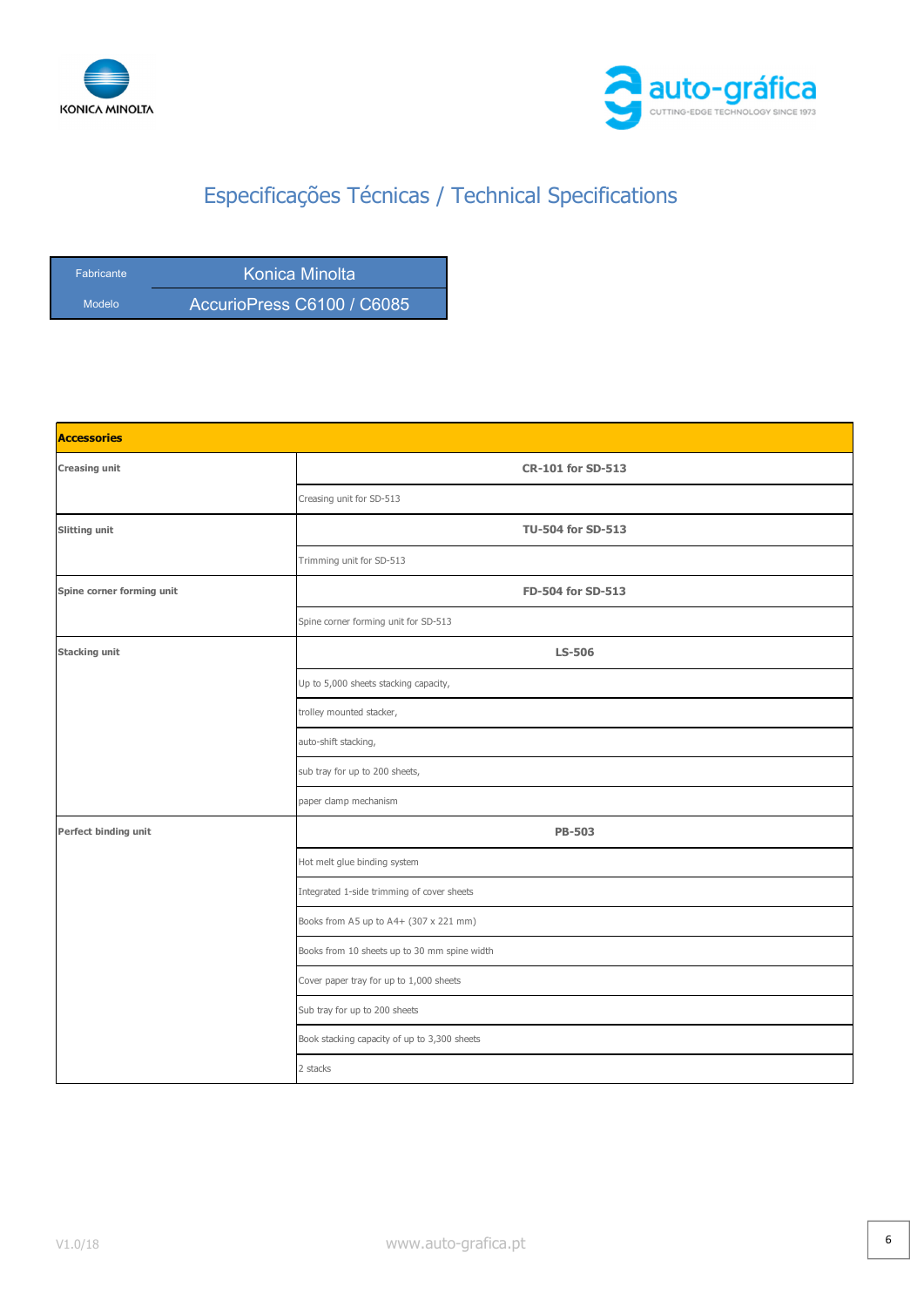



Fabricante **Konica Minolta** Modelo **AccurioPress C6100 / C6085** 

| <b>Accessories</b>         |                                                        |
|----------------------------|--------------------------------------------------------|
| <b>Stapling unit</b>       | <b>FS-532</b>                                          |
|                            | Stapling of up to 100 sheets,                          |
|                            | 2-point and corner stapling,                           |
|                            | variable staple length (cutting mechanism),            |
|                            | output for up to 4,000 sheets,                         |
|                            | sub tray for up to 200 sheets,                         |
|                            | auto-shift sorting and grouping                        |
| Saddle stitching kit       | Saddle stitching kit SD-510 (for FS-532)               |
|                            | Booklet making of up to 20 sheets (80 images)          |
|                            | Saddle stitching                                       |
|                            | cover sheets up to 300 gsm                             |
|                            | output tray for booklets                               |
|                            | multi-letter fold-in (up to 5 sheets)                  |
|                            | multi-half-fold (up to 5 sheets)                       |
| Post inserter              | PI-502 (for FS-532)                                    |
|                            | Insertion of preprinted sheets                         |
|                            | PI trays for 200 sheets each                           |
| Punch kit                  | PK-522 (for FS-532)                                    |
|                            | Punching (2 and 4 holes selectable)                    |
| <b>Humidifier unit</b>     | <b>HM-101</b>                                          |
| Watkiss PowerSquare™ 224KR | Booklet making of up to 56 sheets                      |
|                            | Saddle stitching with variable staple length           |
|                            | 1-6 stitches evenly spaced on the spine of the book    |
|                            | Front-trimming; optional full bleed trimming available |
|                            | Square folding                                         |
|                            | Offline usage possible                                 |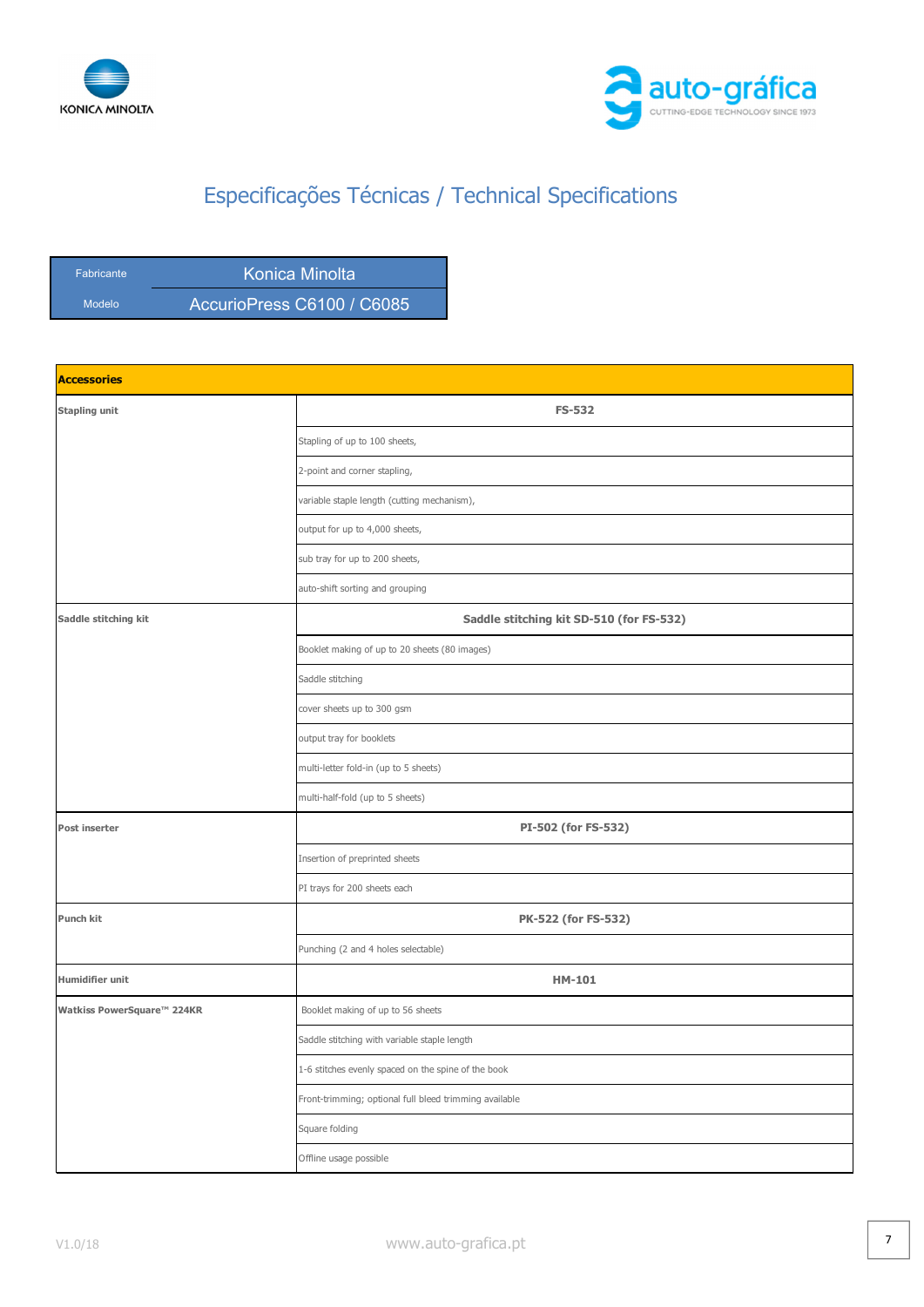



| <b>Fabricante</b> | Konica Minolta             |
|-------------------|----------------------------|
| Modelo            | AccurioPress C6100 / C6085 |

| <b>Accessories</b>  |                                                                                                       |
|---------------------|-------------------------------------------------------------------------------------------------------|
| Plockmatic          | SD-500/SD-350                                                                                         |
|                     | Booklet making of up to 200 pages on SD-500 (50 sheets)                                               |
|                     | Optional trim module for a smooth front-edge trim of the booklet                                      |
|                     | Optional square-fold module turns saddle-stitched booklets into professional flat square-folded books |
|                     | Offline use also possible                                                                             |
| <b>Open Stacker</b> | <b>OT-510</b>                                                                                         |
|                     | Output for up to 4,200 sheets (A4)                                                                    |
|                     | Sub tray for up to 300 sheets                                                                         |
|                     | Auto-shift sorting and grouping                                                                       |
|                     | Sub tray for up to 200 sheets                                                                         |

| <b>Controller specifications</b> |                                       |
|----------------------------------|---------------------------------------|
| Type                             | <b>IC-313 external EFI Controller</b> |
| <b>CPU</b>                       | Intel Core i5 4570S 2.9GHz            |
| <b>RAM</b>                       | 4GB high-speed memory                 |
| <b>HDD</b>                       | 1TB                                   |
| <b>Interface</b>                 | Ethernet (10/100/1000-Base-T)         |
| <b>File formats</b>              | Adobe® PostScript Ver. 3(CPSI3020)    |
|                                  | Adobe® PDF Ver.1.7                    |
|                                  | APPE Ver.3.0                          |
|                                  | PCL(5,6) emulation                    |
| <b>Client environments</b>       | Windows® Vista/ 7/ 8.1/ 10            |
|                                  | Windows® Server 2008/2012             |
|                                  | MacOS 10.8-10.10                      |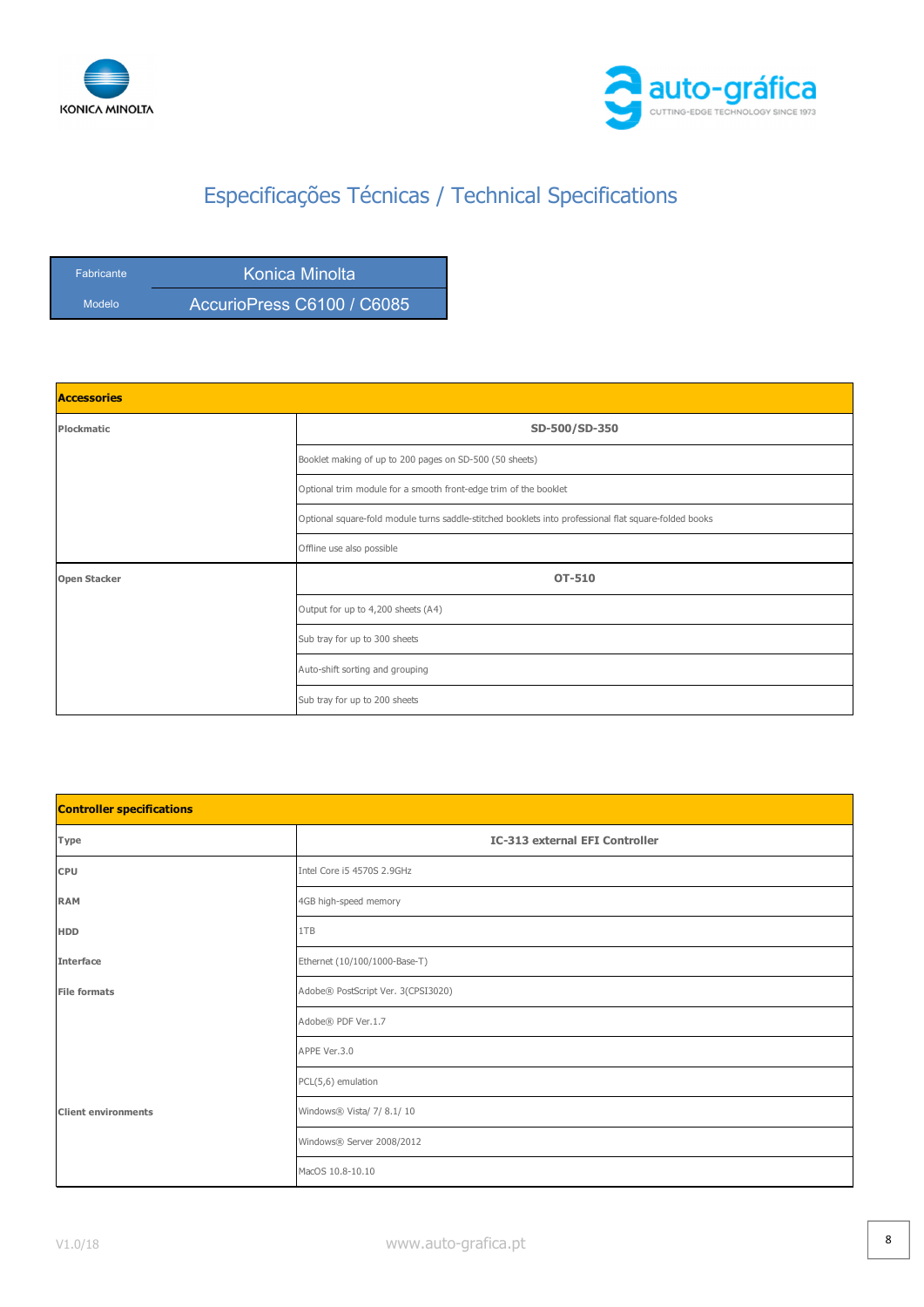



| <b>Fabricante</b> | Konica Minolta             |
|-------------------|----------------------------|
| Modelo            | AccurioPress C6100 / C6085 |

| <b>Controller specifications</b> |                                           |
|----------------------------------|-------------------------------------------|
| Type                             | <b>IC-315 external EFI Controller</b>     |
| CPU                              | 2x Intel ® Xeon Quad Core 3.5 GHz         |
| <b>RAM</b>                       | 8 GB                                      |
| <b>HDD</b>                       | 2x 2,000GB + 500 GB                       |
| <b>Interface</b>                 | Ethernet (10/100/1000-Base-T)             |
| <b>File formats</b>              | Adobe® PostScript® Level 1, 2, 3          |
|                                  | Adobe® PDF 1.4, 1.5, 1.6, 1.7 PDF/X-1a, 3 |
|                                  | EPS (option);                             |
|                                  | TIFF (option);                            |
|                                  | TIFF/IT (option);                         |
|                                  | JPEG (option)                             |
|                                  | PPML;                                     |
|                                  | Creo VPS-compatible                       |
|                                  | PCL                                       |
| <b>Client environments</b>       | Windows® 10/8/7                           |
|                                  | Windows® Server 2016/2012/2008            |
|                                  | Macintosh® OSX (10.3.9 or later)          |
|                                  | Intel Macintosh OSX (10.4 or later)       |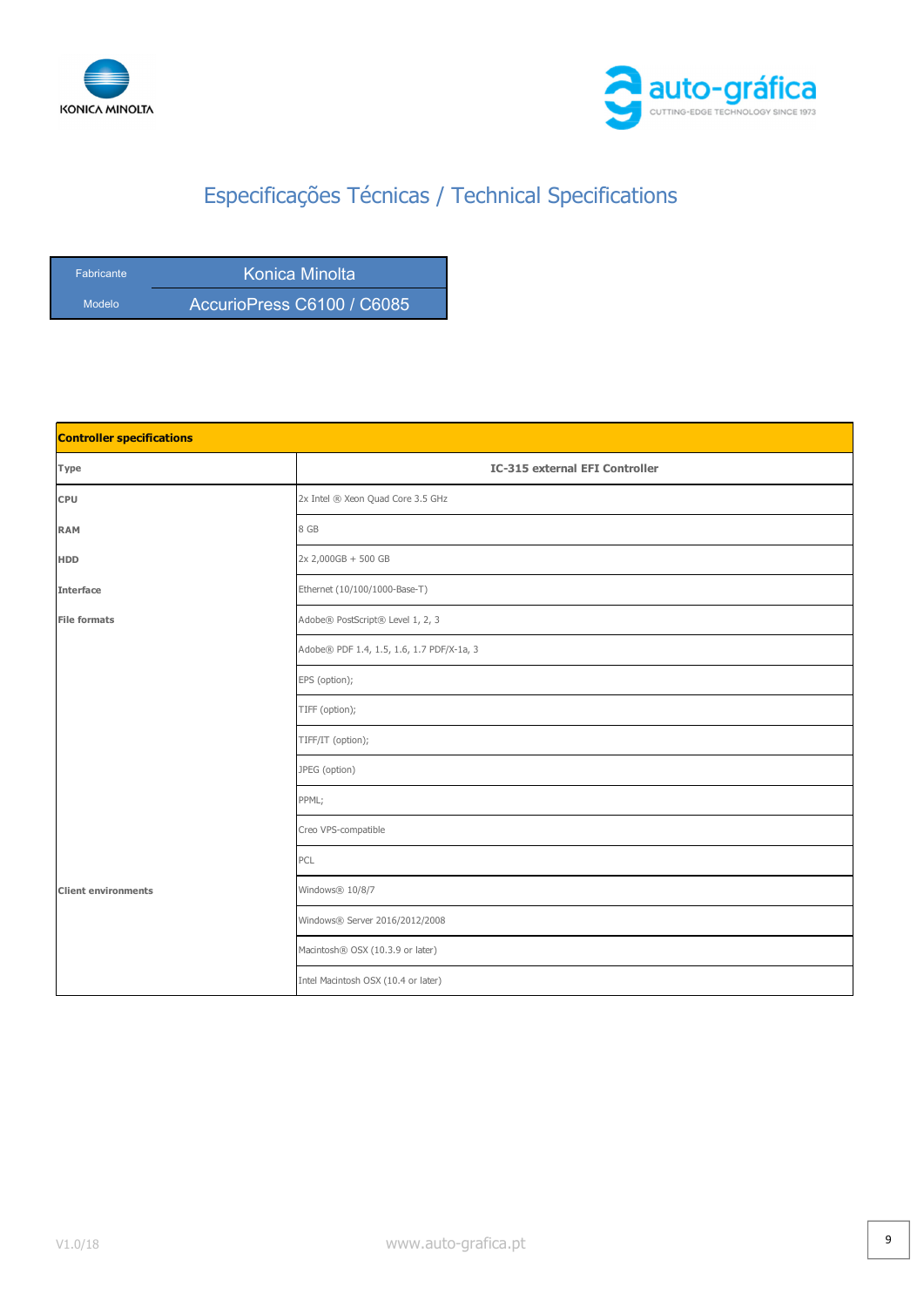



| <b>Fabricante</b> | Konica Minolta             |
|-------------------|----------------------------|
| Modelo            | AccurioPress C6100 / C6085 |

| <b>Controller specifications</b> |                                        |
|----------------------------------|----------------------------------------|
| Type                             | <b>IC-314 external Creo Controller</b> |
| <b>CPU</b>                       | Intel Core i7-4790S 3.2GHz             |
| <b>RAM</b>                       | 12GB                                   |
| <b>HDD</b>                       | 3 TB                                   |
| <b>Interface</b>                 | Ethernet (10/100/1000-Base-T)          |
| <b>File formats</b>              | Adobe® PostScript Ver.3(CPSI3020)      |
|                                  | Adobe® PDF Ver.1.7                     |
|                                  | APPE Ver.3.4                           |
|                                  | PPML Ver.2.2                           |
|                                  | PPML/VDX                               |
|                                  | Creo VPS                               |
|                                  | Optimized PS                           |
|                                  | Adobe® PDF/VT2                         |
| <b>Client environments</b>       | Windows® Vista/ 7/ 8.1/ 10             |
|                                  | Windows® Server 2008/2012              |
|                                  | MacOS 10.8-10.10                       |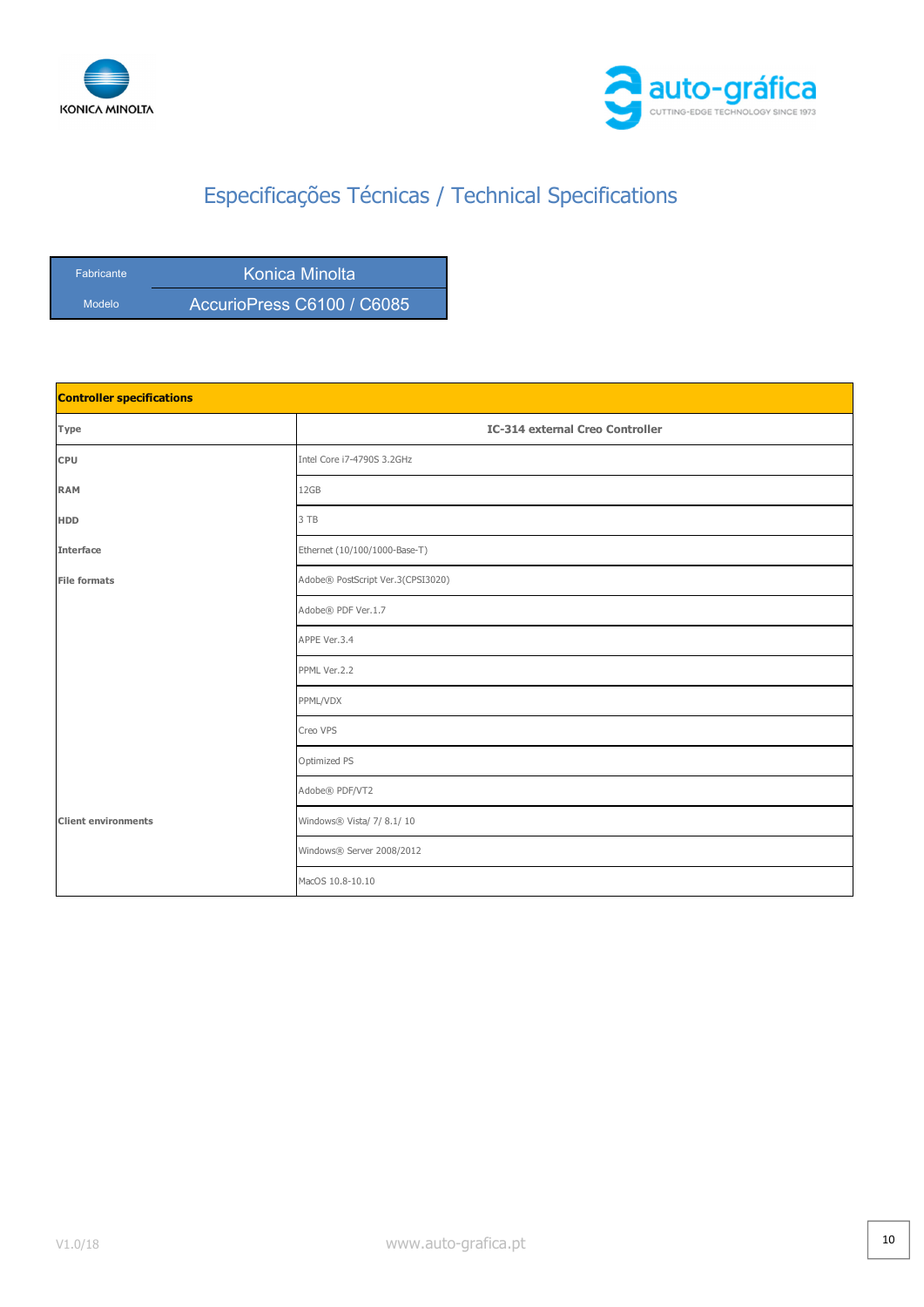



| <b>Fabricante</b> | Konica Minolta             |
|-------------------|----------------------------|
| Modelo            | AccurioPress C6100 / C6085 |

| <b>Controller specifications</b> |                                               |
|----------------------------------|-----------------------------------------------|
| Type                             | IC-604 internal Konica Minolta own Controller |
| <b>CPU</b>                       | Intel Core i5 4570S 2,9 GHz                   |
| <b>RAM</b>                       | 20 GB                                         |
| <b>HDD</b>                       | 4,000 GB                                      |
| <b>Interface</b>                 | Ethernet (10/100/1000-Base-T)                 |
| <b>File formats</b>              | PostScript 3,                                 |
|                                  | PDF 1.7 (CPSI 3020),                          |
|                                  | PDF/VT-2                                      |
|                                  | <b>PPML 2.2,</b>                              |
|                                  | APPE 4.2                                      |
|                                  | PCL 5c/PCL XL                                 |
|                                  | TIFF (V6 conformity)                          |
| <b>Client environments</b>       | Windows 7/8.1/10                              |
|                                  | Windows Server 2008/2012/2016                 |
|                                  | MAC OS 10.8-10.12                             |
|                                  | Linux via PS PPD                              |

All specifications relating to paper capacity refer to A4-size paper of 80 gsm quality.

All specifications relating to scanning, copying or printing speeds refer to A4-size paper that is scanned, copied or printed crosswise in multipage, simplex mode.

The support and availability of the listed specifications and functionalities varies depending on operating systems, applications, network protocols as well as network and system configurations.

Some of the product illustrations contain optional accessories

and accessories are based on the information available at the time of printing and are subject to change without notice

Konica Minolta does not warrant that all specifications mentioned will be error-free.

osoft, Windows and the Windows logo are trademarks, or registered trademarks, of Microsoft Corporation in the United States and/or other countries

All other brand and product names may be registered trademarks or trademarks of their respective holders and are hereby acknowledged.